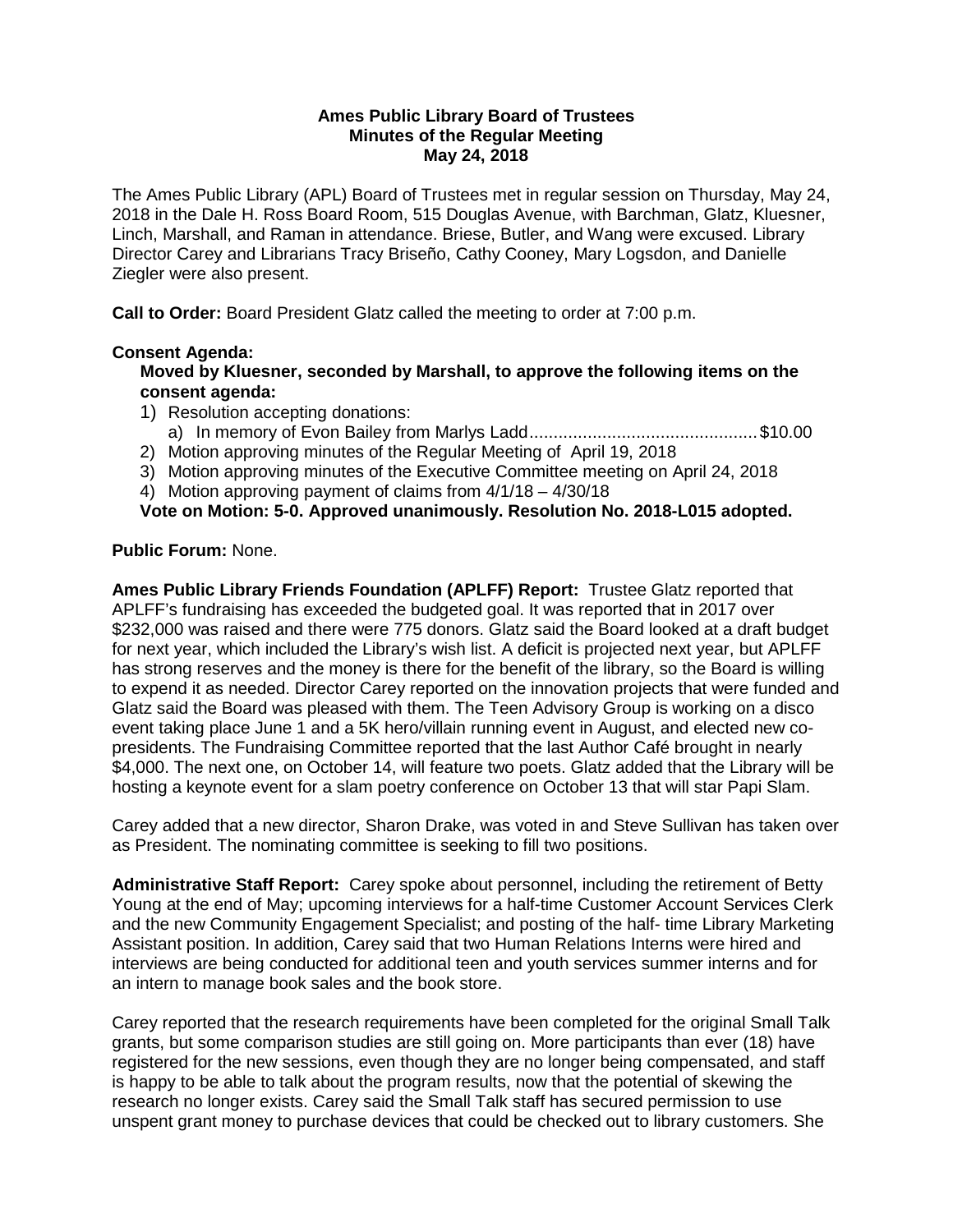is not yet sure how they would be used, but the Library will continue to have a relationship with the LENA Foundation. The anonymous grantor has also agreed to let APL continue on until all the grant funds are depleted, as long as some new information is being gathered. The Board expressed interest in knowing some of the research results.

A reception was held on May 16, at which artist Stewart Buck gave a presentation about the pastel he created for the Heritage Room. He discussed his artistic process and included history of the Dinkey and Iowa State University in his presentation.

Carey distributed fliers about the Summer Reading Program and spoke about the Summer Lunch Program. She said the Person In Charge (PIC) Team recently had a speaker who discussed human trafficking and taught the team how to observe and properly report issues. She said teenagers, recent immigrants and other vulnerable people are often present in libraries, and there has been an uptick in incidents recently. The Ames Police are very willing to help, if necessary, and Adult Services staff is developing a way to track and compare trends.

Carey stated that a change of date for the August meeting will be requested next month because the regular meeting falls on the same day APLFF would like to hold its Pub Fiction event. The planning team feels it's important to hold the event before ISU students are back and the third Thursday seems to be the optimum date.

The 2016/17 Annual Report was distributed. Carey complimented Tracy Briseño and Jillian Ocken for pulling the data together into a pleasing design. Carey said that while the primary audience is Library stakeholders such as elected City and County Officials, the APLFF Development Director uses the brochure in discussions with potential donors and Carey herself uses it when making presentations in the community.

**Public Library Association (PLA) Conference Reports:** Librarians Mary Logsdon, Danielle Ziegler, Tracy Briseño, and Cathy Cooney spoke about the PLA Conference that they attended in March. They met prior to departing to determine which events each of them would attend, looking for broad topics related to the Library's strategic plan initiatives. During the conference, they also met daily to share ideas and reassess their plans. The four attended a variety of activities, vendor exhibits, program sessions, and "spark talks"—five-minute, fast-paced, elevator-speech type presentations.

Each of the women spoke about some of the programs they attended, as well as some ideas and practices they brought back to implement at APL. All four of the librarians were pleased to find that APL is already doing many of the activities that were being promoted. They agreed that APL's focus on community engagement and the partnerships established by both the Youth Services and Adult Services departments are on par with many of the best libraries. The librarians also shared information about new services and tools they learned about and that are now being implemented at APL or might be considered in the future.

#### **Collections Policy:**

**Moved by Raman, seconded by Kluesner, to adopt a resolution approving revisions to the Collections Policy.**

Carey said only change proposed by staff was to remove the criteria that applied only to electronic resources, which is not as important now as it was when they first came out.

Staff was asked how they determine which materials fit the public demand. The librarians explained that there is a review process in place. Staff members read review journals and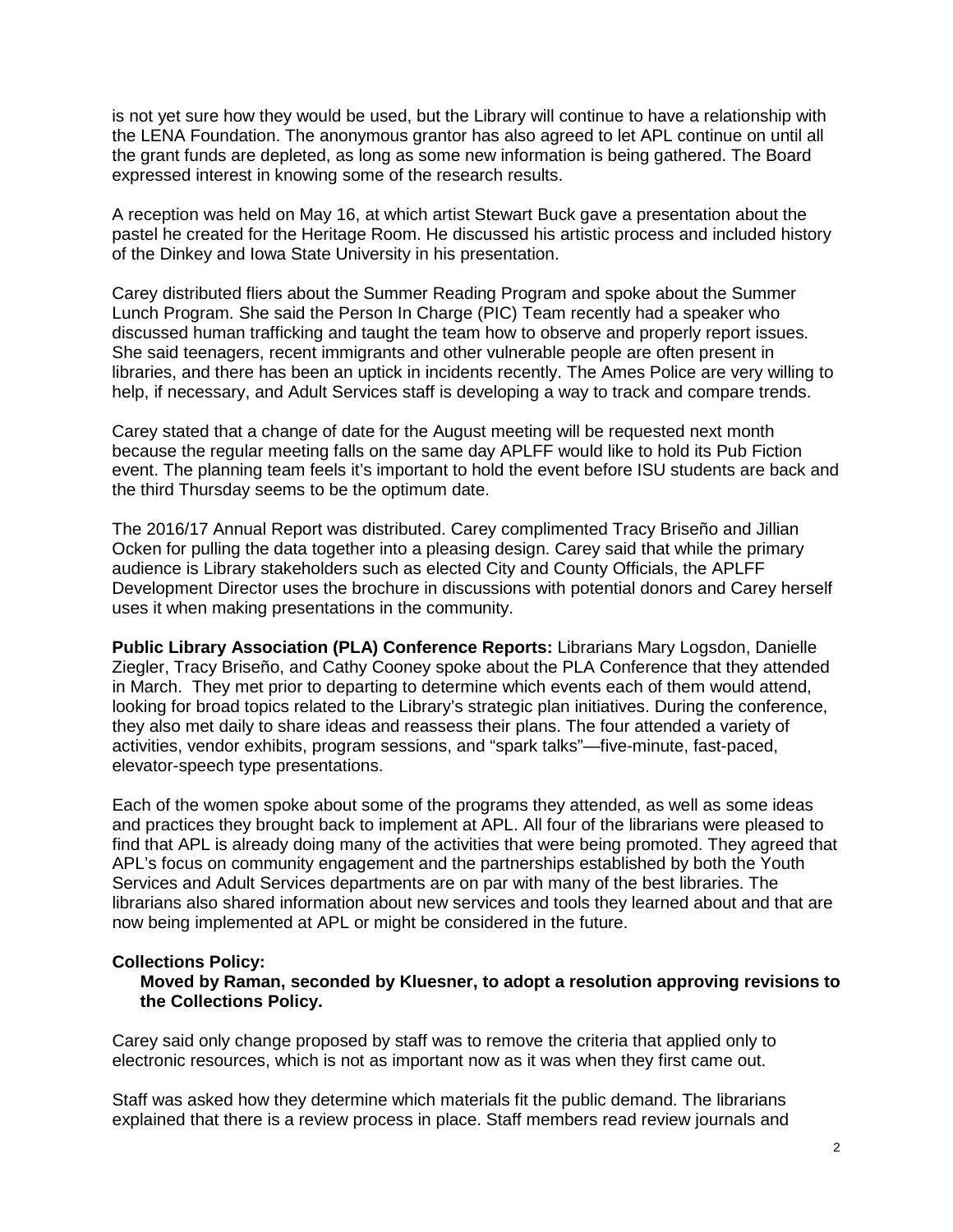sometimes work with vendors who employ librarians who stay on top of what is coming out and has broad appeal. Requests from the public are evaluated to determine if the items should be purchased or obtained through interlibrary loan. Staff is able to analyze what materials are being sought and can see if searches are being conducted for items the Library doesn't have. Hold reports are also generated weekly and more copies of materials are purchased if demand builds up to a certain level in the hold queue.

## **Vote on Motion: 5-0. Approved unanimously. Resolution No. 2018-L016 adopted.**

**Confidentiality and Library User Records:** Carey stated that staff would like to make a few changes and will start looking at other libraries' policies next week. The trustees were asked to let Carey know if they see anything that needs to be addressed.

There was some discussion about photography in the Library. Carey explained that APL used to have a photo release form; however, legal counsel at the City discourages the practice because it might give persons a false sense of security. Staff members do keep aware of who is in the building and try to observe who may be taking photos.

When asked about network security, Carey stated that the Library contracts with an outside firm that supports the Systems Administrator and they are vigilant in guarding against threats of intrusion. During discussion about how reading recommendations are made, Carey said that the catalog connects search parameters to various items in the collections, but searches are not tied back to individual customers. It was also noted that borrower records contain real time information about what a person has checked out, but the data is not retained after the items are returned. If items are not returned or there is illegal activity, however, confidentiality is not guaranteed while the Library attempts to recover materials or collect charges.

**Strategic Plan Review:** Staff explained that to incorporate the suggestions offered by the Board in April, the Manager's Team had:

- extended the plan to cover 2016 through 2019;
- added APL's mission statement across the bottom of the front cover;
- added a line which reads: "Utilize best practices related to diversity, inclusion, and multiculturalism" on page three, in the list of actions that fall under all activities;
- color coded the tasks, using green to signify that a task has been implemented (although work is not necessarily stopping) and if a task was considered, but ultimately decided against (and is therefore finished). Yellow shading indicates tasks that are in progress and red represents tasks that remain to be pursued.

Briseño noted that 477 tasks were listed in the original plan. Of those, 206 (43%) have been completed and 174 (37%) are currently in progress, which means that 97 (20%) of them are left to be tackled in the upcoming year. Carey said that activities are shown in the Phases identified on pages 26-28. They were not color-coded because each activity contains a variety of tasks. She said some review and revision may be needed in that section and in the quarterly timeline.

As a next step, it was agreed that staff should look at the things in red, decide which are not worth doing and which need additional resources, then prioritize them and assign them to the quarterly timeline in order to move forward in a strategic way.

**Moved by Barchman, seconded by Kluesner to table action on the Strategic Plan until next month, when additional details and wording for a motion will be provided. Vote on Motion: 5-0. Approved unanimously.**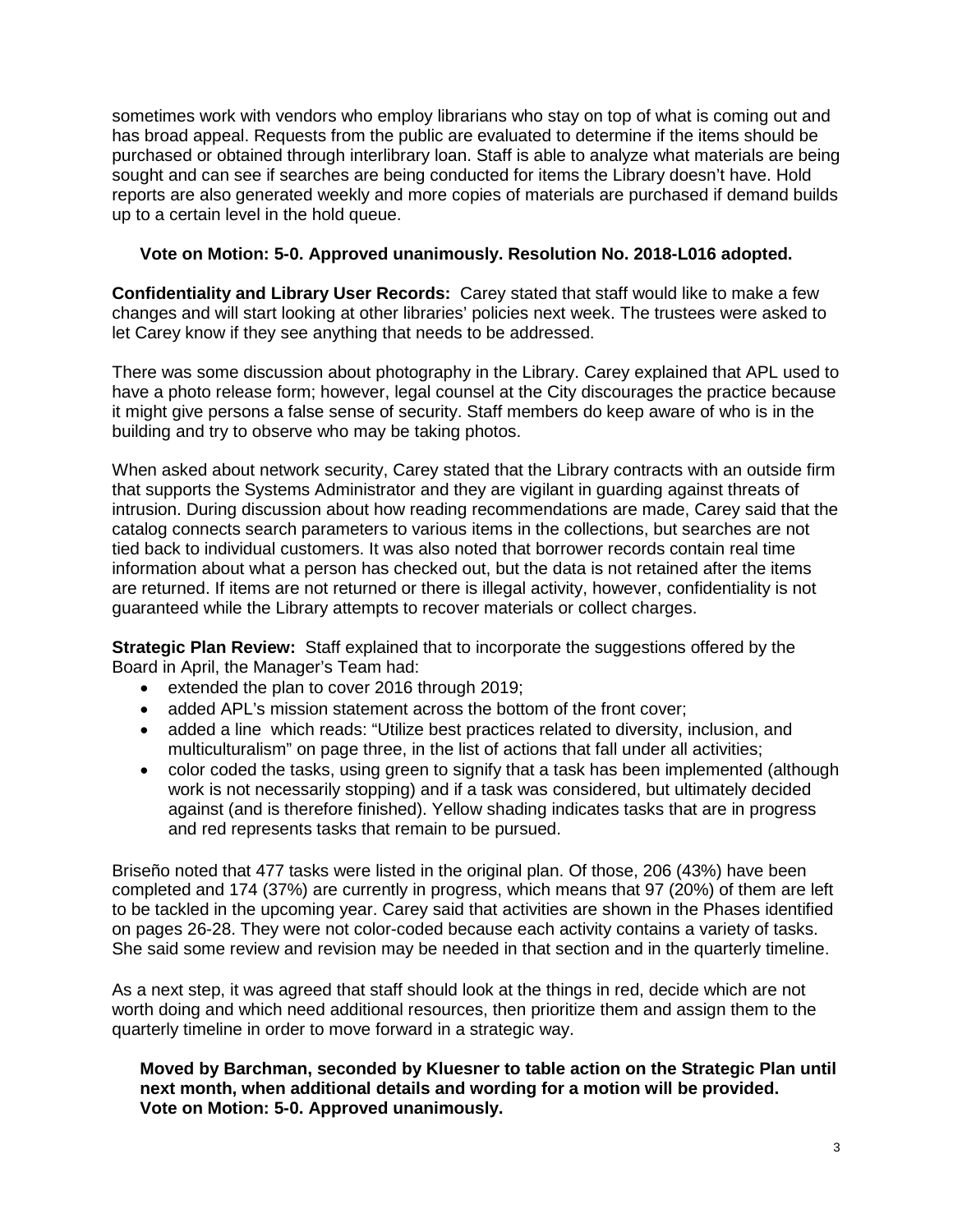**FY18 Budget Amendments:**

**Moved by Marshall, seconded by Barchman, to adopt a resolution approving budget amendments in the amount of \$33,575 for fiscal year 2017/18 as submitted by staff. Vote on Motion: 5-0. Approved unanimously. Resolution No. 2018-L017 adopted.**

## **Contract for Website Redesign:**

**Moved by Linch, seconded by Barchman, to adopt a resolution approving the contract for Ames Public Library Website Redesign as presented by Library Market on May 9, 2018, in the amount of \$29,000.**

Glatz noted that staff had been given the go-ahead to negotiate this contract and now an amount has been agreed on. Carey said the Legal Department approved the contract and the anticipated "go-live date" is November 12.

**Vote on Motion: 5-0. (Unanimous approval.) Resolution No. 2018-L018 adopted.**

# **FY19 Request for APLFF Funding:**

**Moved by Kluesner, seconded by Raman, to adopt a resolution requesting that Ames Public Library Friends Foundation provide funding in the amount of \$168,200 for fiscal year 2018/19 for the following purposes:**

Carey spoke about some of the new requests, noting that the APLFF Directors seemed pleased about the enhancements they are able to support. Carey was asked to express thanks to them on behalf of the Board.

**Vote on Motion: 5-0. Approved unanimously. Resolution No. 2018-L019 adopted.**

# **FY19 APLFF Memorandum of Understanding (MOU):**

**Moved by Kluesner, seconded by Raman, to adopt a resolution approving the Memorandum of Understanding with Ames Public Library Friends Foundation for Fiscal Year 2018/19.**

Carey explained that the MOU is an annual contract that covers the cost of staff support, facilities, and communications--items APLFF would have to purchase if its operations were located elsewhere—to ensure that public funds are not spent on a private corporation. She said the cost is based on actual costs and staff time dedicated the previous year plus raises.

#### **Vote on Motion: 5-0. Approved unanimously. Resolution No. 2018-L020 adopted.**

# **FY19 OCLC Subscription Renewals:**

**Moved by Barchman, seconded by Linch, to adopt a resolution approving renewal of OCLC Subscription Services for fiscal year 2018/19 in the amount of \$31,206.94. Vote on Motion: 5-0. Approved unanimously. Resolution No. 2018-L021 adopted.**